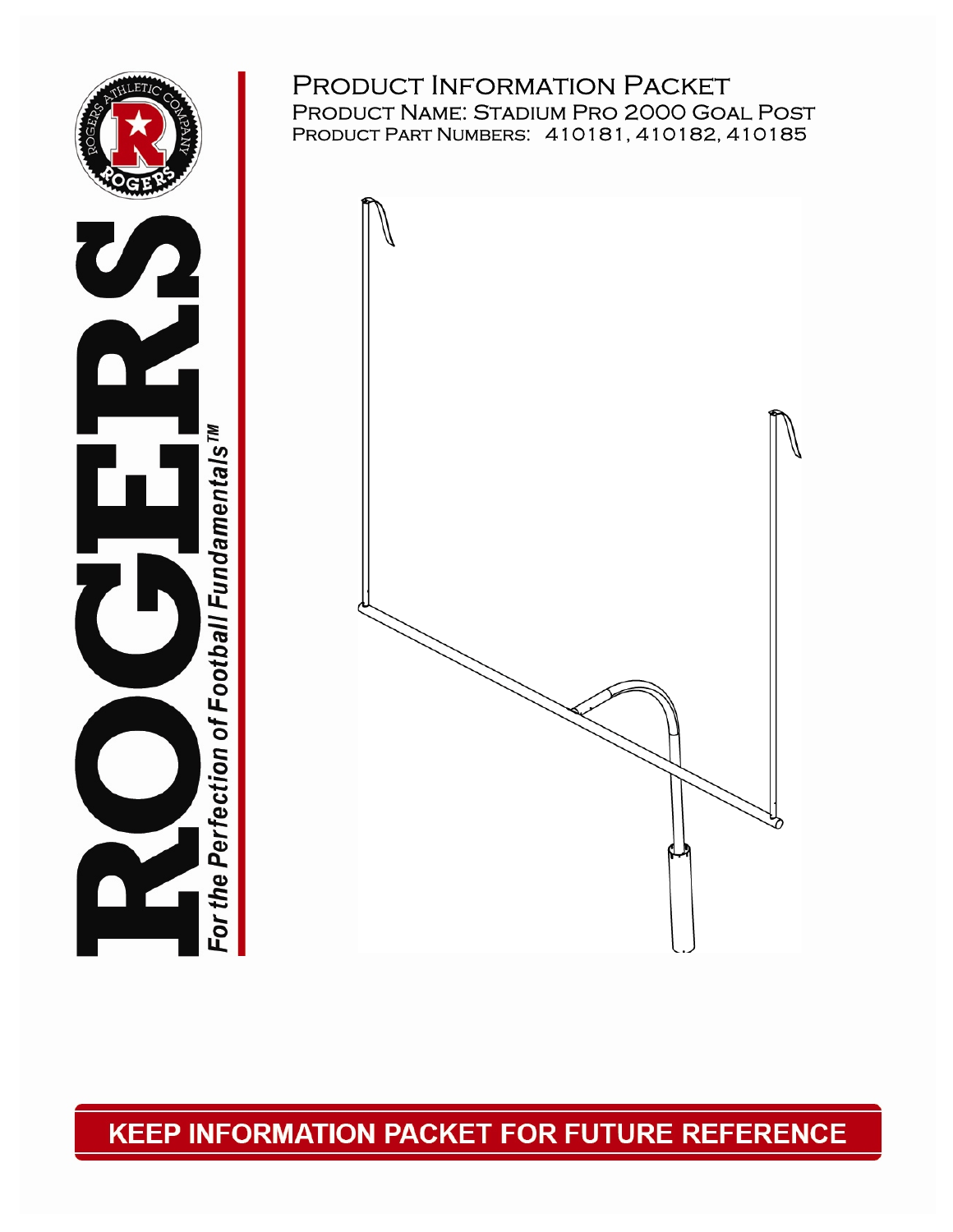# TABLE OF CONTENTS

## **INTRODUCTION**

The Rogers Athletic Stadium Pro 2000 Goal Post has been designed and manufactured with safety, performance and dependability as top priorities, making it easy to operate and maintain.

The care you give your Goal Post will greatly determine your satisfaction with its performance and service life. We urge careful study of this manual to provide you with a thorough understanding of your new Goal Post before operating, as well as suggestions for operation and maintenance.

If your manual becomes lost or destroyed, Rogers Athletic will gladly provide you with a new copy. Should you require additional information or assistance, please feel free to contact us.

> BECAUSE ROGERS ATHLETIC MAINTAINS AN ONGOING PROGRAM OF PRODUCT DEVELOPMENT AND IMPROVEMENT, WE RESERVE THE RIGHT TO MAKE IMPROVEMENTS IN DESIGN OR CHANGES IN SPECIFICATIONS WITHOUT INCURRING ANY OBLIGATIONS TO INSTALL THEM ON UNITS PREVIOUSLY SOLD.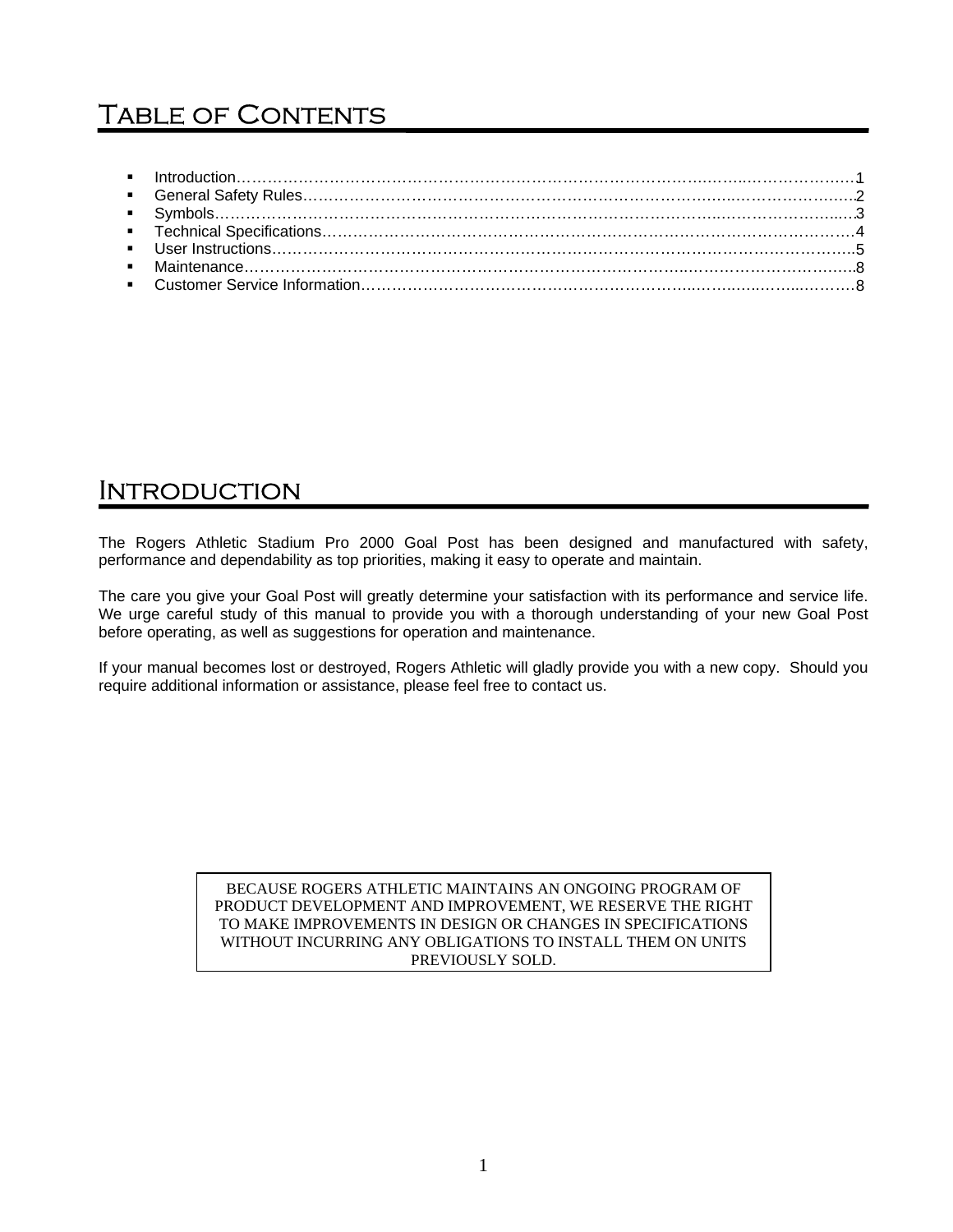## General Safety Rules



### **WARNING! READ AND UNDERSTAND ALL INSTRUCTIONS.**

Failure to follow all instructions listed below may result in serious personal injury.

#### **SAVE THESE INSTRUCTIONS**

- **Use field equipment in a supervised environment with proper gear.**
- **Inspect equipment prior to use. DO NOT use if it appears damaged or inoperable. NOTE:** to avoid damage to equipment, disassemble the Goal Post if winds of over 60mph are expected.
- **Always wear a helmet when training with the Goal Post.**
- **Save these instructions.** Refer to them frequently and use them to instruct others who may use the Goal Post. If you loan someone your Goal Post, loan them these instructions also.
- **Read the Product Information Packet.** Failure to read the information packet is considered a misuse of this equipment.
- **Become familiar with all caution and warning decals affixed to the field equipment before use.**
- **Never cover or deface caution/warning labels.**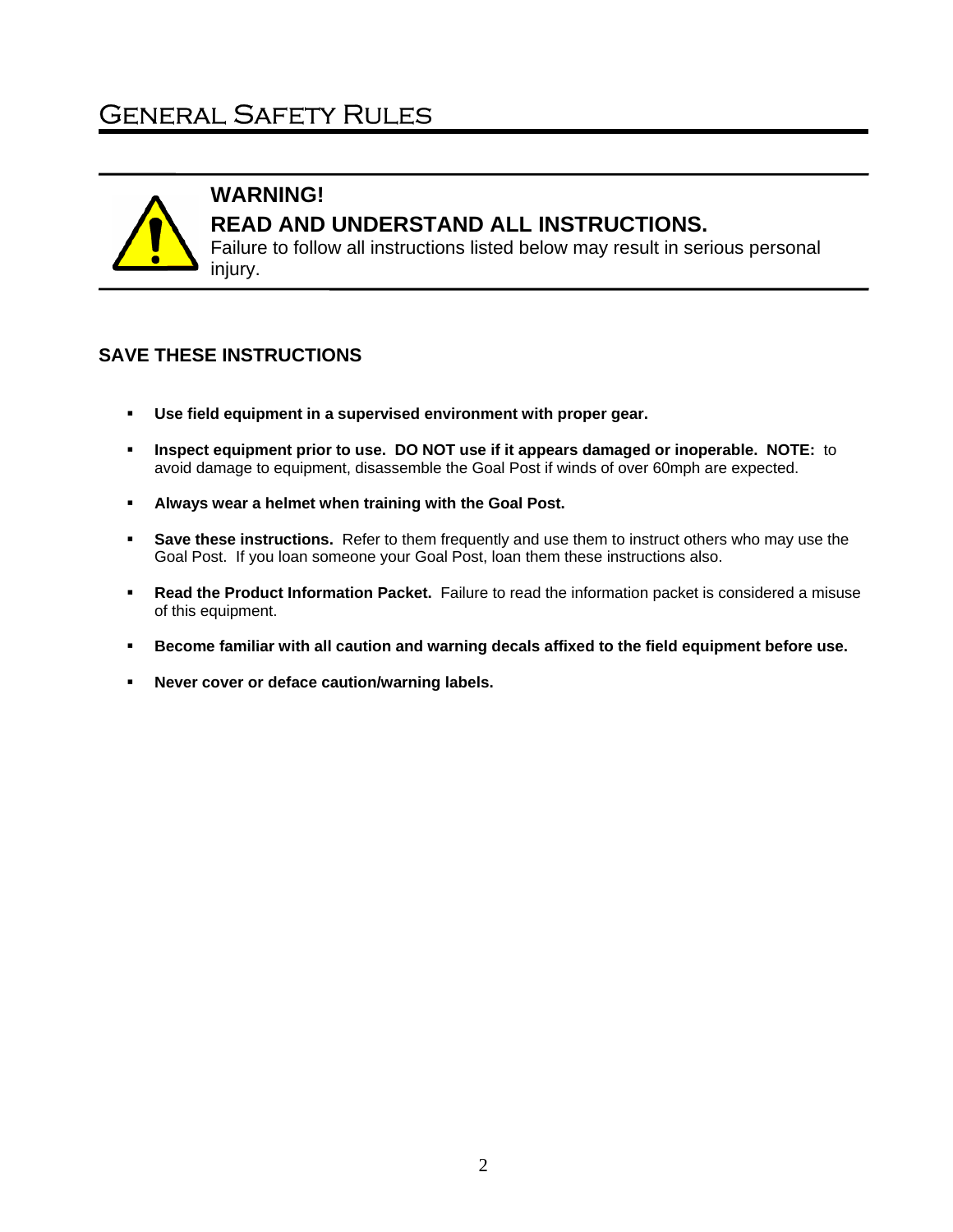## **SYMBOLS**

|                                                                                                                                            | Safety Alert: Precautions that involve your safety.                                                                                    |
|--------------------------------------------------------------------------------------------------------------------------------------------|----------------------------------------------------------------------------------------------------------------------------------------|
| <b>AWARNING</b><br>Avoid Injury.<br>Do not climb.                                                                                          | Do Not Climb Symbol: Climbing on or playing around<br>equipment may result in personal injury.                                         |
| <b>AWARNING</b><br><b>Read and understand</b><br>operator's manual and<br>all other safety<br>instructions before<br>using this equipment. | Read the Operator's Manual: To reduce risk of injury,<br>user must read and understand operator's manual before<br>using this product. |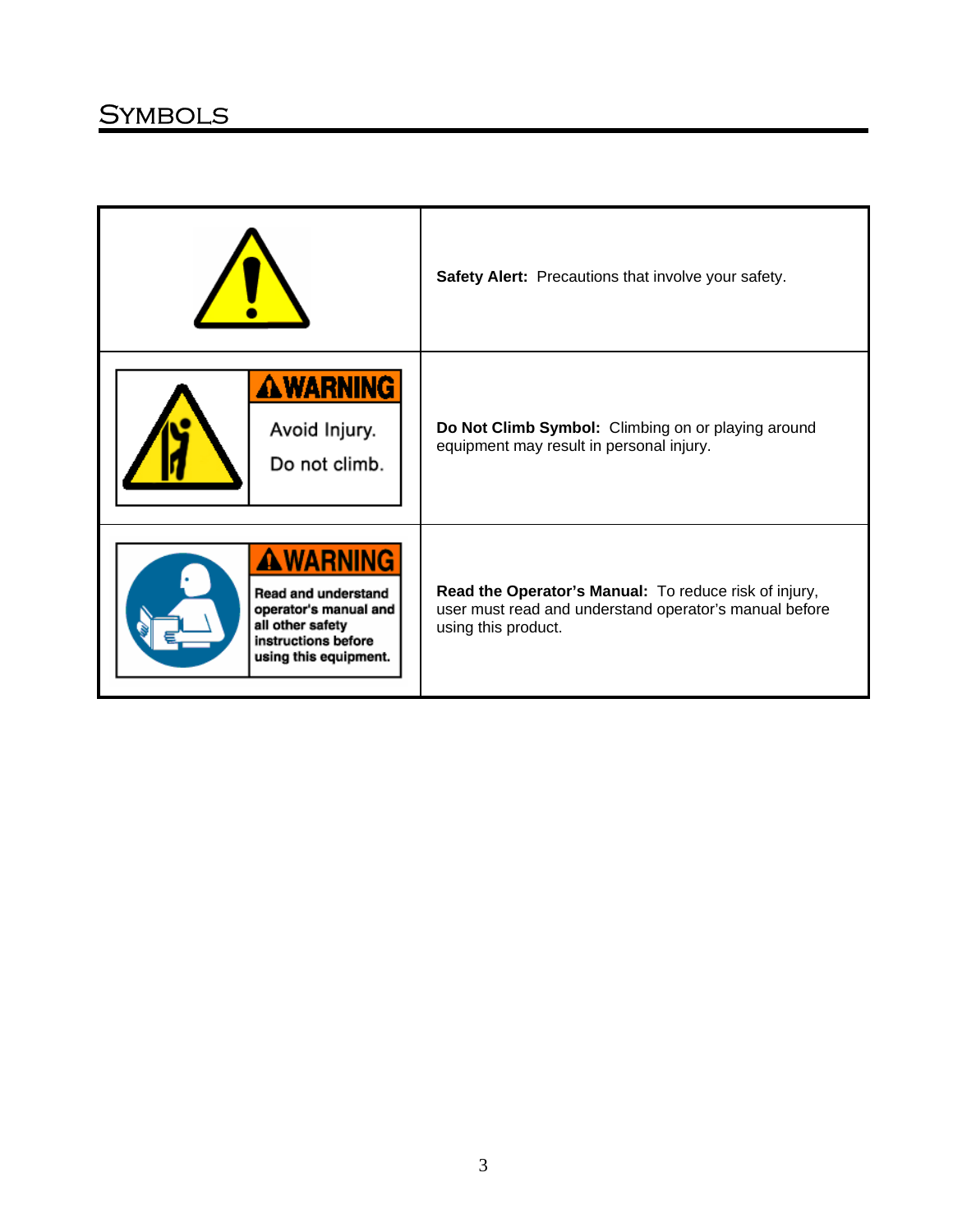# ROGERS ATHLETIC FIELD EQUIPMENT SPECIFICATIONS

#### Stadium Pro 2000



#### **Stadium Pro 2000 Goal Post Construction, Finish, and Hardware**

- Constructed of schedule 40 aluminum pipe.

- Baked-on powder coat finish.

- Zinc-plated hardware.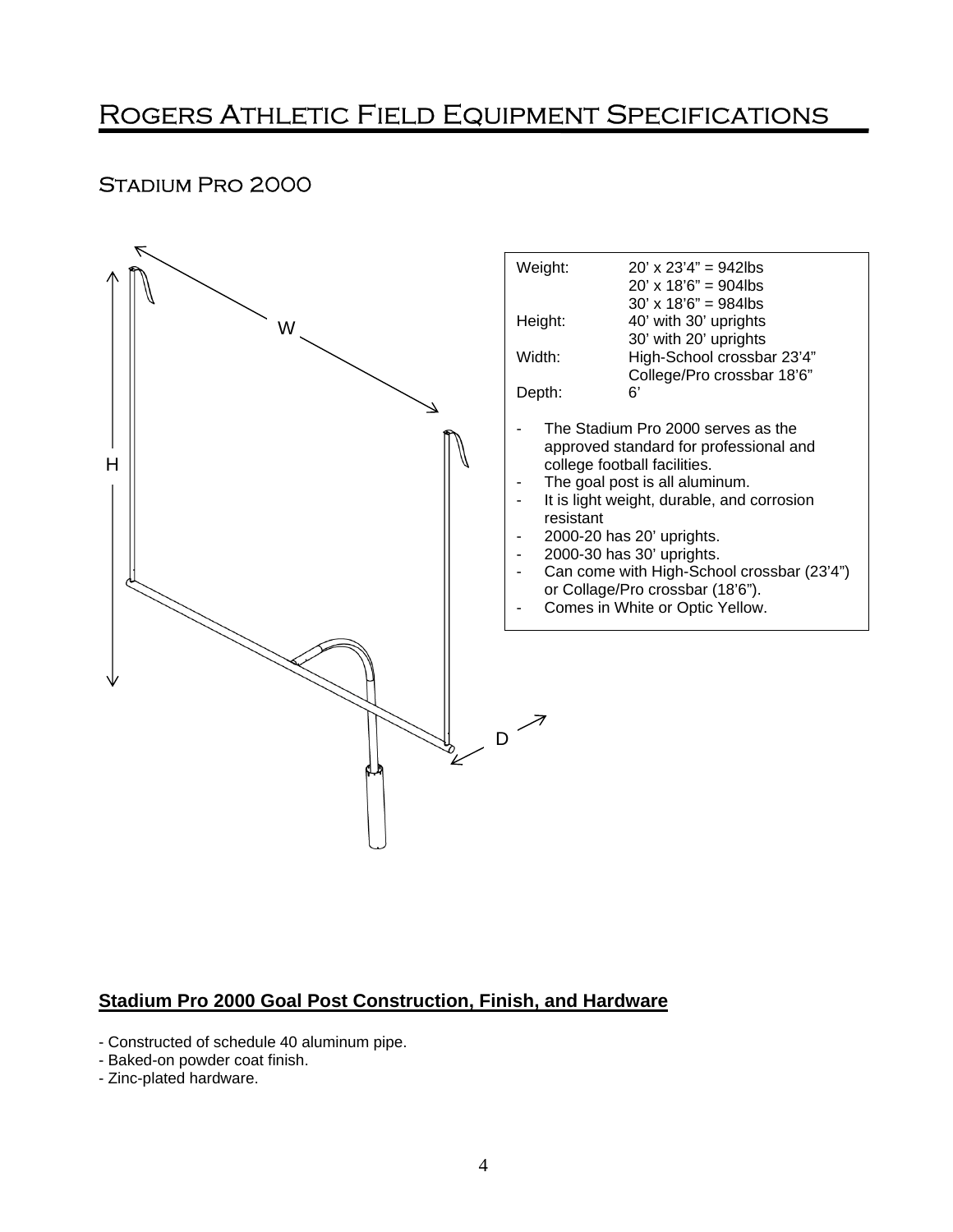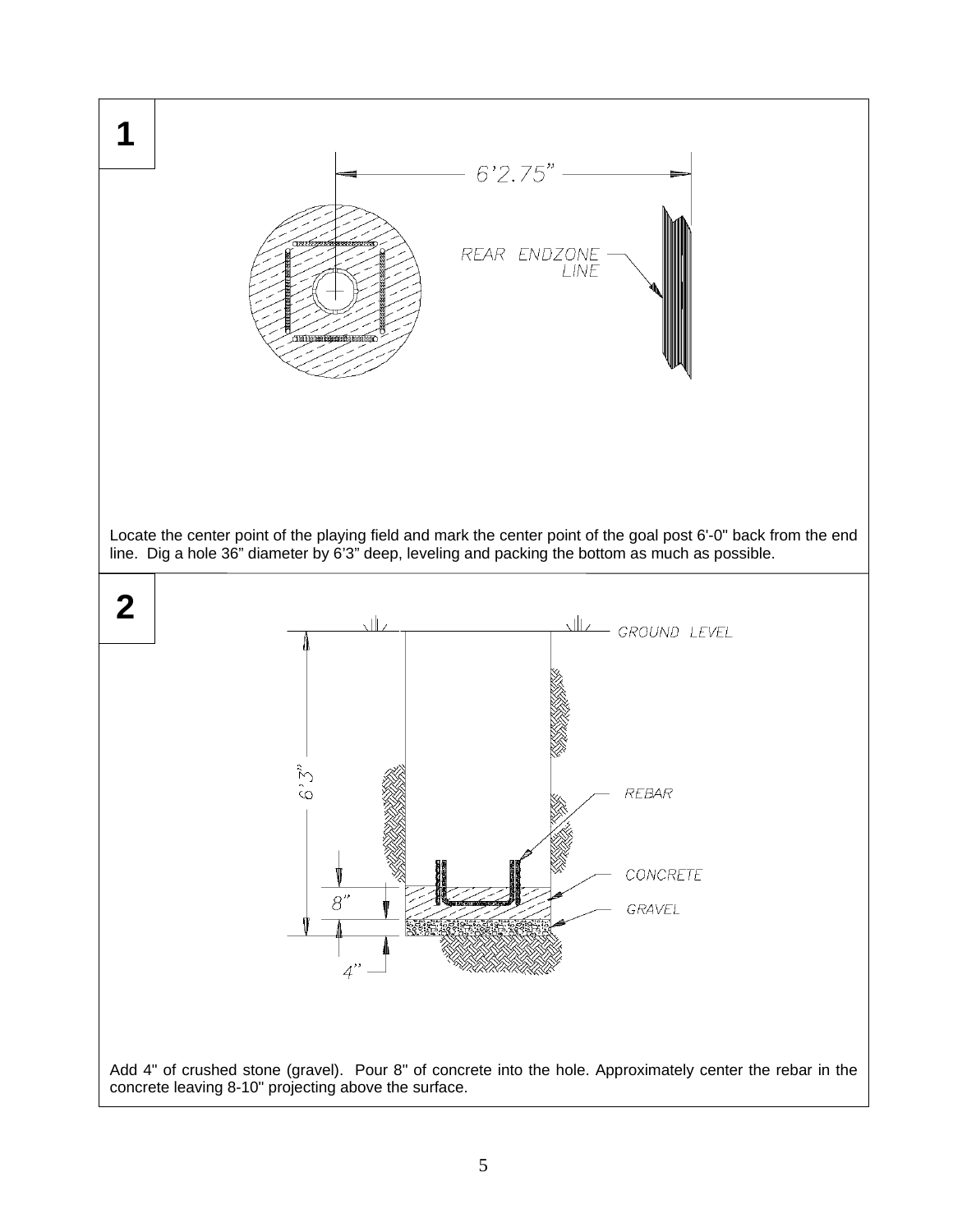

Be sure that the concrete is completely cured. Slide the 7 7/8" rod through the bottom set of holes, center it, then put the washers and lock nuts on each side and tighten. Next, insert two 10" rods in the next set of holes, center and assemble as before.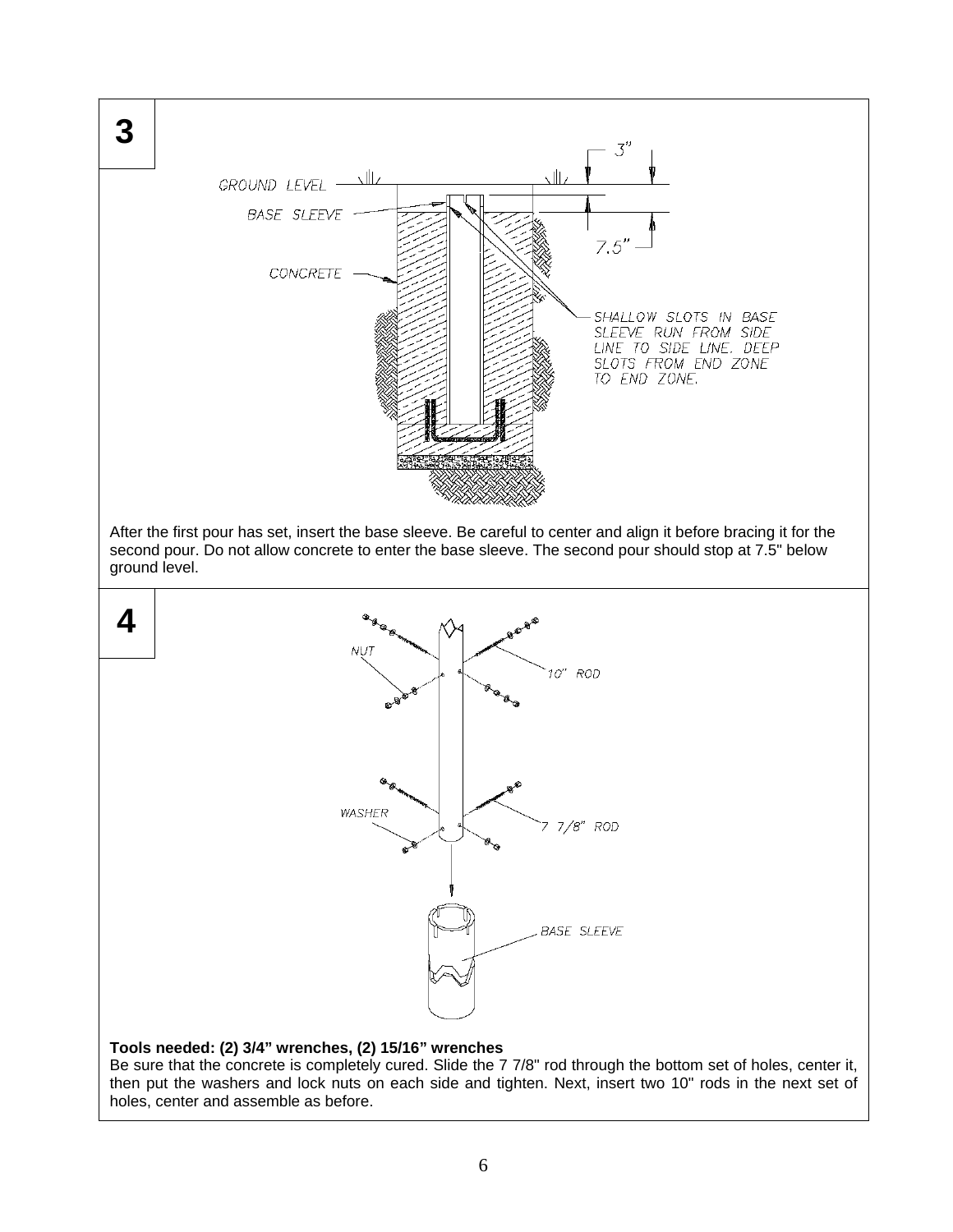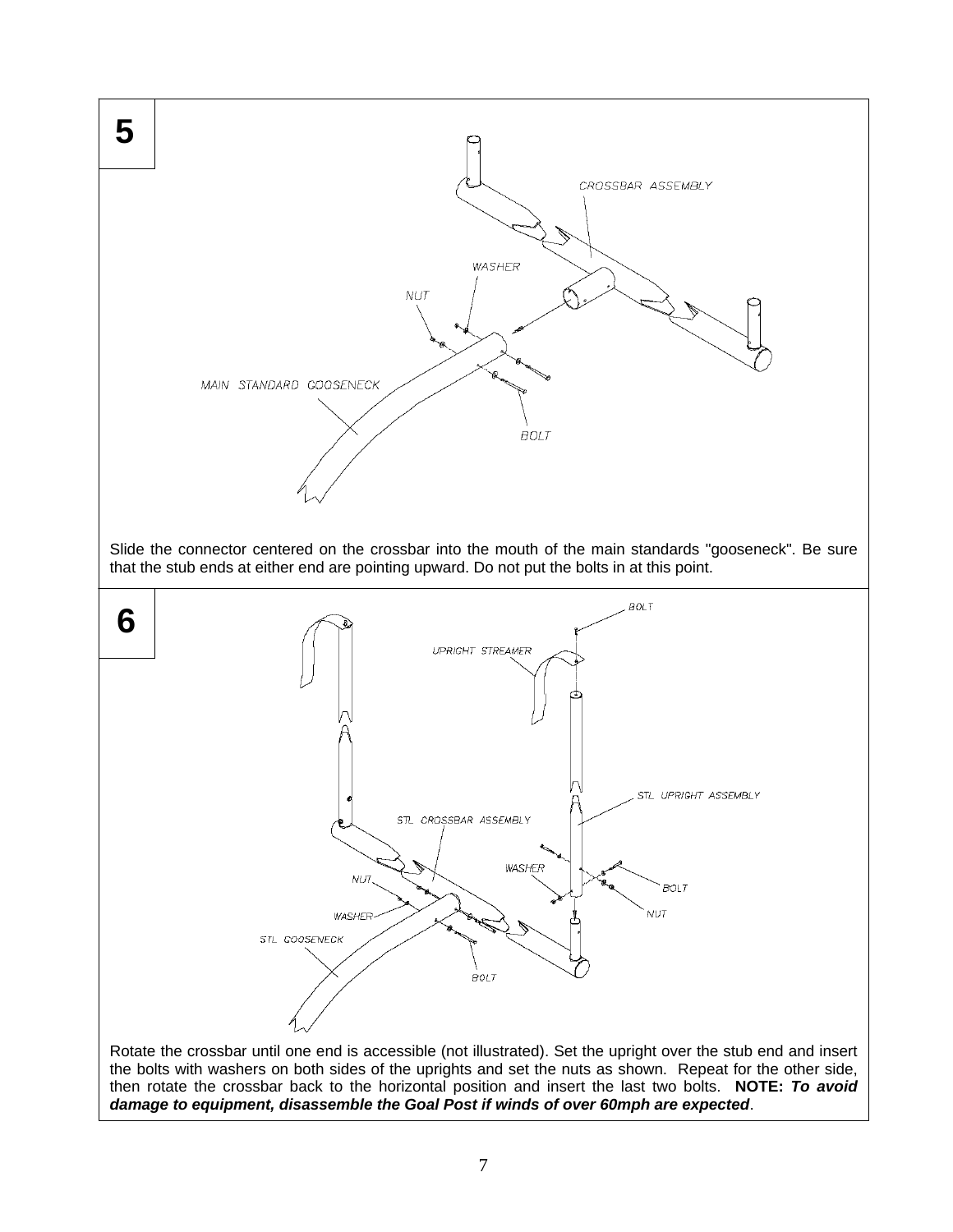## **MAINTENANCE**



1

#### **WARNING! READ AND UNDERSTAND ALL MAINTENANCE PROCEDURES.**  Failure to follow all procedures listed below may cause serious injury and/or decrease equipment functionality.

- **Frequently check to see that all bolts are securely fastened.**
- **Touch up paint may be used to cover scratches or blemishes sustained through use.**
- **Field equipment should be washed periodically with soapy water to maintain original surface finish.**
- **Replace any damaged equipment with genuine Rogers Athletic parts.** Failure to do so may result in unsafe equipment and/or personal injury.

### Customer Service

For parts or service contact Rogers Athletic Company. When ordering parts be sure to provide all relevant information available including the name and part number of the equipment purchased. This information is located on the cover of this product information package. Customer service are Monday through Friday from 8:00 a.m. to 5:00 p.m. Eastern Standard Time. Customers can phone (989) 386-2950 or toll free at (800) 248- 0270. Fax toll free at (888) 549-9659 or mail to:

> Rogers Athletic Company 3760 W. Ludington Drive Farwell, MI 48622